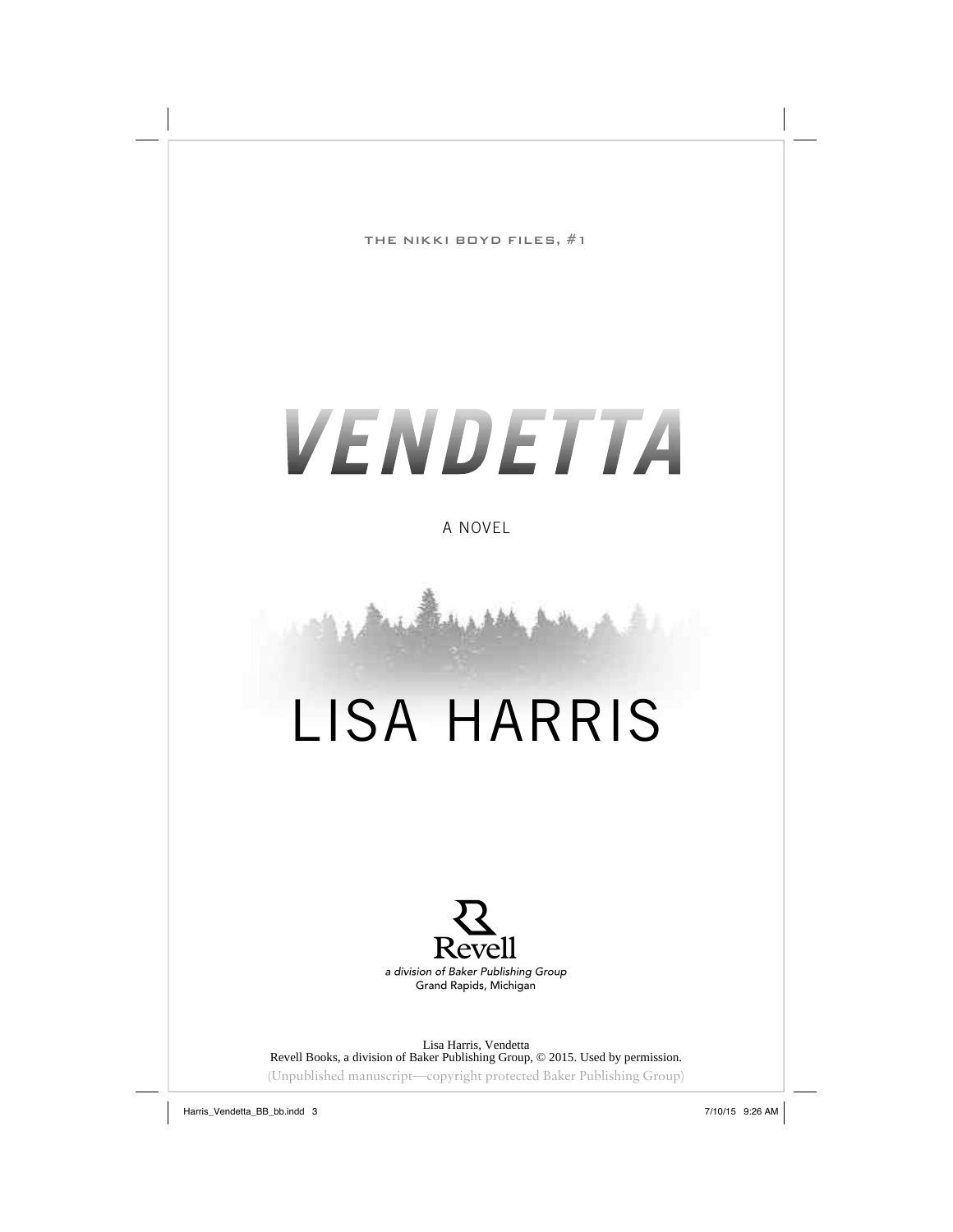© 2015 by Lisa Harris

Published by Revell a division of Baker Publishing Group P.O. Box 6287, Grand Rapids, MI 49516-6287 www.revellbooks.com

Printed in the United States of America

All rights reserved. No part of this publication may be reproduced, stored in a retrieval system, or transmitted in any form or by any means—for example, electronic, photocopy, recording—without the prior written permission of the publisher. The only exception is brief quotations in printed reviews.

Library of Congress Cataloging-in-Publication Data Harris, Lisa, 1969– Vendetta : a novel / Lisa Harris. pages ; cm — (The Nikki Boyd files ; #1) ISBN 978-0-8007-2728-4 (cloth) ISBN 978-0-8007-2417-7 (pbk.) I. Title. PS3608.A78315V46 2015  $813'$   $\leftarrow$  dc<sup>23</sup>

This book is a work of fiction. Names, characters, places, and incidents are the product of the author's imagination or are used fictitiously. Any resemblance to actual events, locales, or persons, living or dead, is coincidental.

Scripture quotations are from the *Holy Bible*, New Living Translation, copyright © 1996, 2004, 2007 by Tyndale House Foundation. Used by permission of Tyndale House Publishers, Inc., Carol Stream, Illinois 60188. All rights reserved.

Published in association with Joyce Hart of the Hartline Literary Agency, LLC.

15 16 17 18 19 20 21 7 6 5 4 3 2 1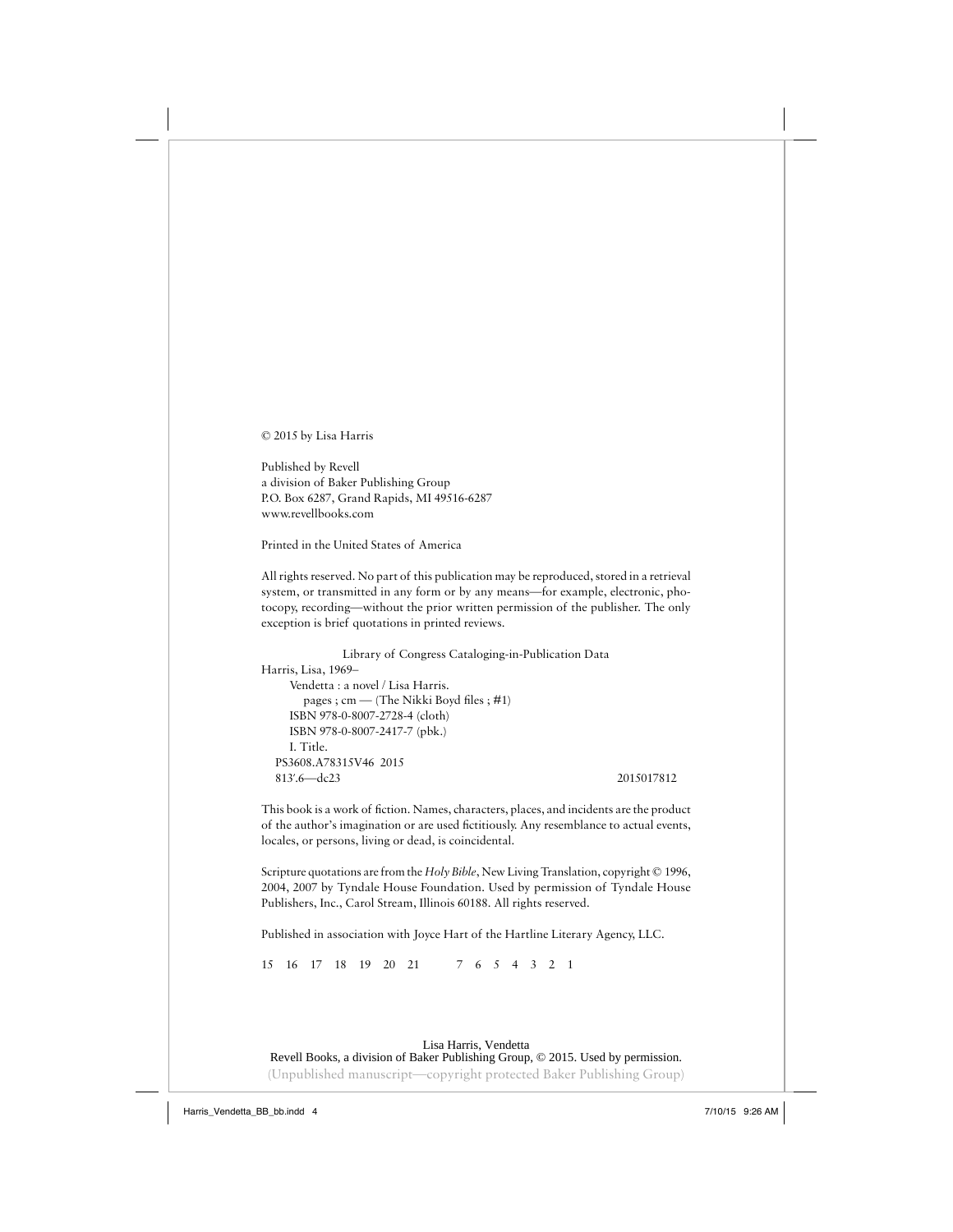You can make many plans, but the LORD's purpose will prevail. —Proverbs 19:21

(Unpublished manuscript—copyright protected Baker Publishing Group) Lisa Harris, Vendetta Revell Books, a division of Baker Publishing Group, © 2015. Used by permission.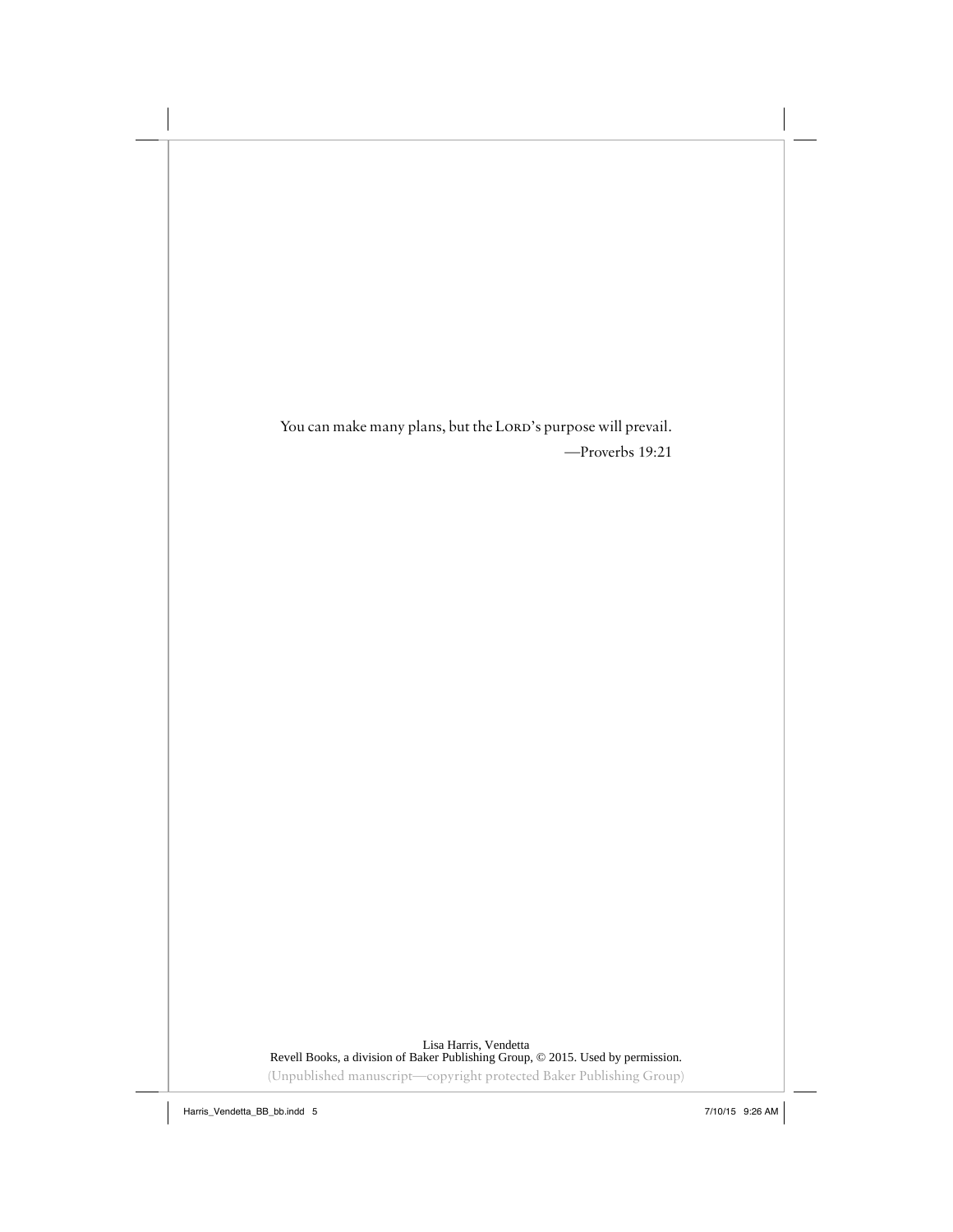# **1**

### **Northeast Tennessee near the Obed River**

The initial step off the sheer face of a three-hundred-plus-foot drop was always the most terrifying. Nikki Boyd leaned back into her harness as far as she could, locked her knees, then peered over the edge of the sandstone cliff that dropped into the ravine below. The terror faded, followed by a shot of pure adrenaline as she kicked off and plunged over the edge.

Legs horizontal to the rock face, Nikki shimmied down the side of the cliff, kicking loose a few rocks along the way. The stress of the past few weeks began to dissipate into the crisp morning air. A day climbing and rappelling with Tyler Grant had definitely been the right thing to do. They'd come, not to dismiss memories of Katie's death, but to celebrate her life. Which was exactly what they were doing.

Halfway down, Nikki glanced up, then slowed to a stop. The rope had shifted and now ran over a sharp edge of the cliff wall. She caught her toes against a narrow ledge and fought to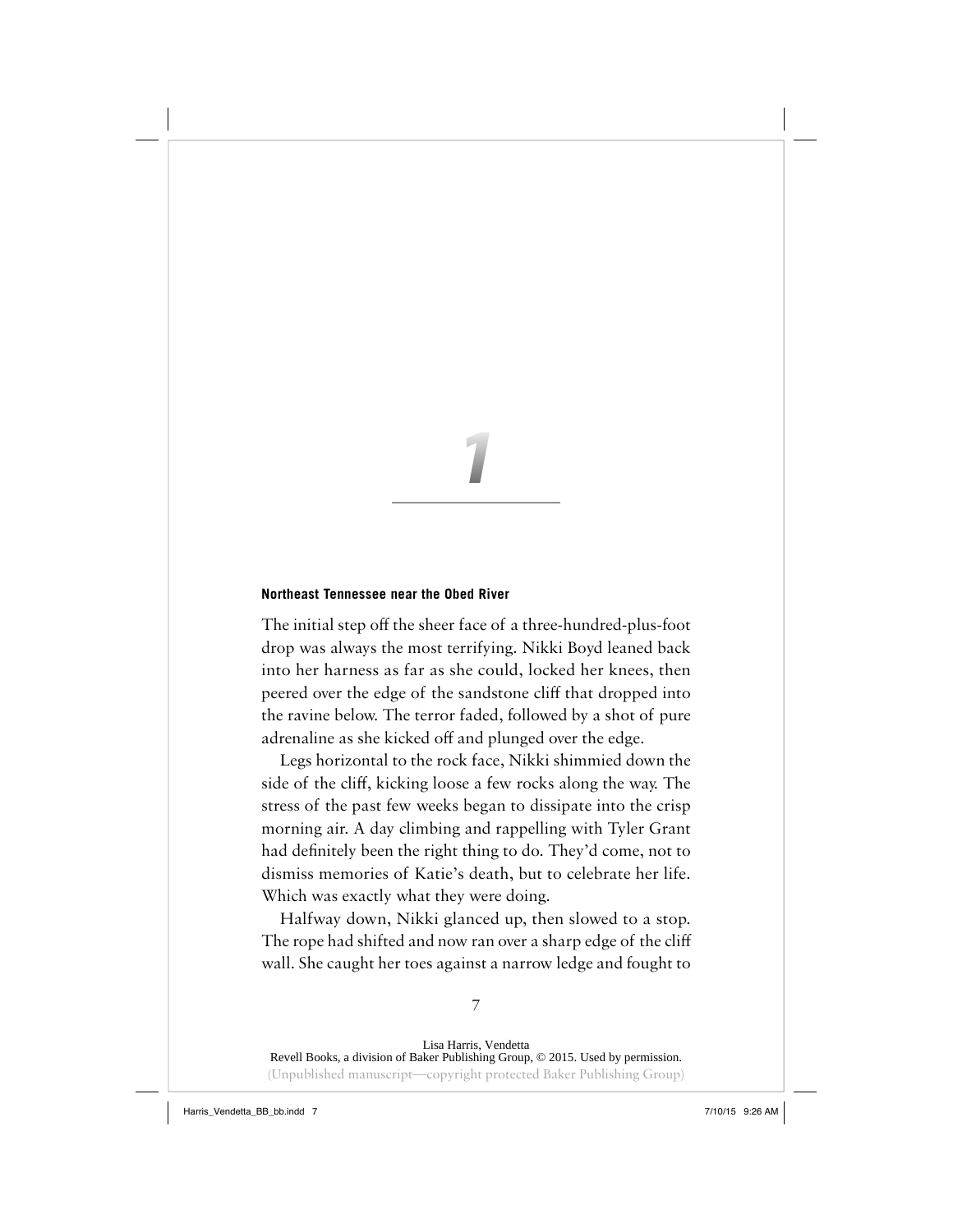catch her balance. While perhaps not common, it was possible to sever a weighted rope on a descent.

"You okay?" Tyler hollered down at her.

"The rope moved and it's running over a sharp edge."

She'd been told by more than one experienced climber that they hated rappelling because it was the most dangerous part of the day. And this was why. No matter how much training and preparation, no matter how many times she checked her equipment, things could still go wrong. And it just took one mistake. But all she needed to do was unweight the rope and move it to a safer place.

"Can you move it?" Tyler asked.

"I'm trying."

"You're going to have to take some of your weight off the rope."

"Like I said, I'm trying."

Her gloved fingers held on to a crack in the rock face while she searched for another crack for her feet. Her fingers cramped. A trail of blood dripped down her arm. She didn't even remember scraping it. Her feet finally found a narrow crevice, alleviating her weight on the rope enough to give it some slack. All she needed to do now was redirect the rope's path.

Simple.

But she couldn't get enough leverage to unweight the rope. "Nikki?"

"Just a minute . . ." Sweat beaded across her forehead as she stood on her tiptoes, her fingertips pressed back into the crack, heart pounding against her chest.

She'd heard plenty of stories about things like this happening. Freak accidents against the side of a sheer cliff. Climbers plunging to their deaths.

*You know this isn't how I want to die, Jesus . . .*

And certainly not today. Not on the anniversary of Katie's

### 8

Lisa Harris, Vendetta

Revell Books, a division of Baker Publishing Group, © 2015. Used by permission.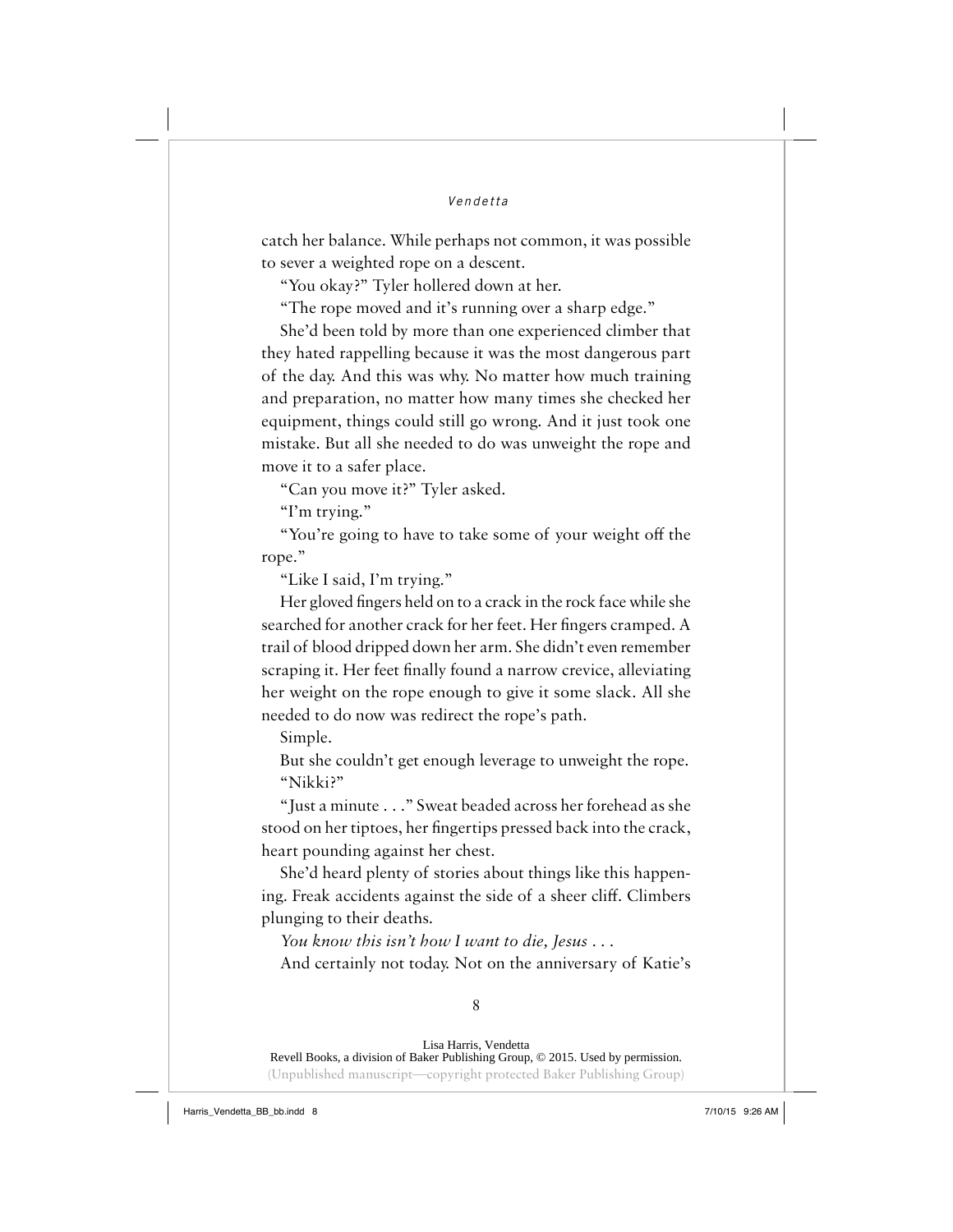death. She glanced at the ground below, then felt her breath catch. If she couldn't move the rope to a safer spot, it could snap above her.

"Nikki?" Tyler shouted from the top of the cliff. "What's happening?"

She drew in another breath. "I'm okay, but I'm having trouble moving the rope."

She hung balanced on the ledge, trying to figure out what to do. Accidents like this weren't all that common, but as with any sport, there were always variables you couldn't count on. She shifted her gaze to the ground. Two months ago, a college student had plunged to his death near here. The steep, rocky terrain made it a popular spot for risk takers.

She pushed the thought aside. What she needed to do was focus on solving the problem. Theoretically she knew what to do, but she was going to need both hands. Which was a problem. Currently, with her right hand holding the rope behind her to keep her from sliding down, she'd need to run the end around her legs a few times in order to secure it. But that was a move even an experienced rappeller would hesitate performing. Unless—

"Stay put, Nikki, I'm coming to you."

"I can figure this out."

"Stay put," he ordered. "I'm coming down."

"Okay, just be careful."

A handful of small rocks bounced off her helmet as Tyler descended toward her on a separate rope.

"How was your date last night with Ryan?" he called down to her.

Her date? Was he serious?

She never should have told Tyler about Ryan. Now he was simply trying to distract her. Trying to get her to focus her thoughts away from the fear and panic. Panic because she was

Lisa Harris, Vendetta

Revell Books, a division of Baker Publishing Group, © 2015. Used by permission.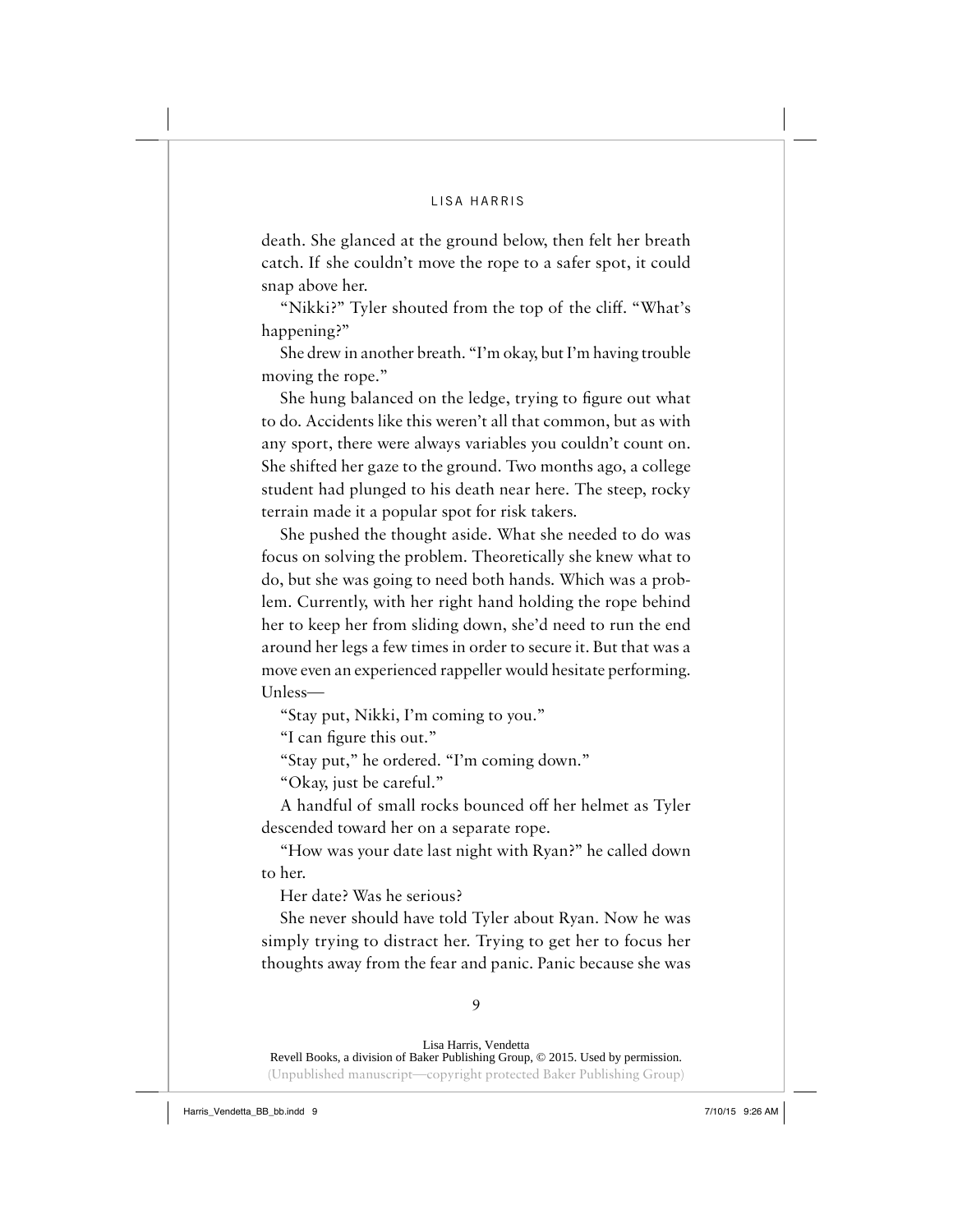stuck on a narrow ledge a hundred-plus feet off the ground with the potential of a severed rope. And with it the reminder of how quickly life could spiral out of control.

"The date went fine," she finally answered.

She could hear him making his way down the sheer cliff above her. His feet scattered another volley of pebbles.

"Fine doesn't tell me anything," he countered. "Give me some details. Last night was your third date with Mr. Perfect. You've got to have something interesting to share."

Details? He really wanted details while she was hanging off the side of a cliff praying she wasn't about to plunge to her death?

A cramp gripped her calf as her fingers dug deeper into the rock crevice above her. She tried to wiggle her leg without losing her footing on the ledge. There honestly wasn't much to tell. Ryan was six foot three and looked like a model straight off a Banana Republic ad. On top of that, he made a great living, owned his own house, and was completely debt free.

None of those things, though, was the real reason she'd agreed to a second and third date. She'd half expected him to be a snob, but surprisingly, he wasn't. At all. Instead, he was down-to-earth, complimented her without making her feel he wanted something in return, and treated her like she was the only one in the room when they were together. She'd never met another guy quite like him—except perhaps Tyler.

Which was why Tyler had dubbed him "Mr. Perfect" the first time she'd told him she'd gone out with a guy set up by one of her mother's friends at church. Making it to the third date was something of a record for her—as of late anyway. But despite Ryan's "perfection," she still wasn't completely convinced he was perfect for *her*. Everyone—including her mother—had already made the decision she'd finally found Mr. Right in Mr. Perfect. But making that decision for herself felt a lot like taking

10

(Unpublished manuscript—copyright protected Baker Publishing Group) Lisa Harris, Vendetta Revell Books, a division of Baker Publishing Group, © 2015. Used by permission.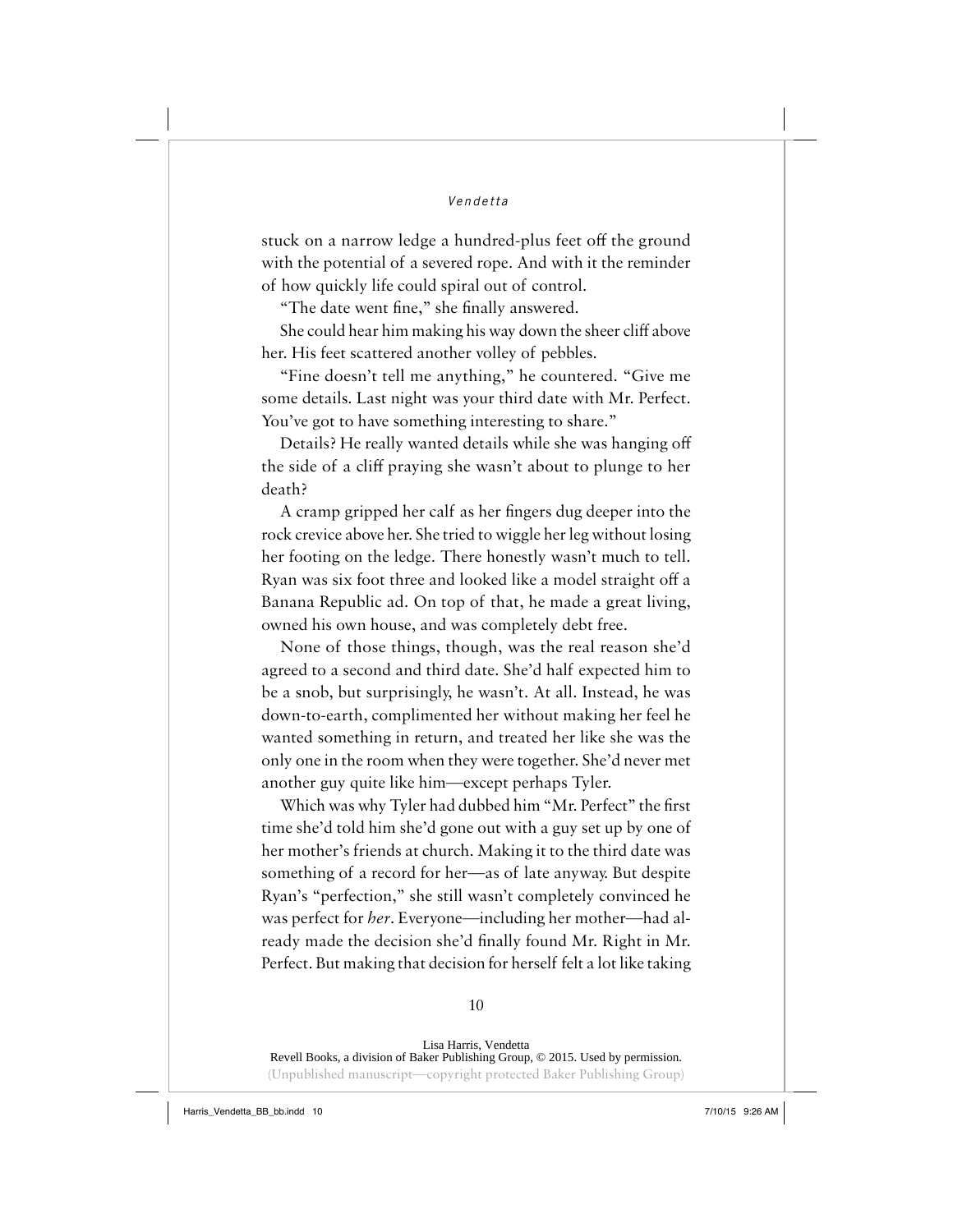that first step off the cliff. A shot of terror along with a huge rush of adrenaline.

A sharp pain jetted through her head, and Nikki realized she was clenching her jaw. She took in a deep breath and forced herself to relax. "He's not perfect, and there's nothing new I want to share with you."

Tyler laughed as he dropped next to where she hung and stopped. "The guy owns his own company, runs half marathons for fun, and supports orphans in Africa."

"So he's a good guy. That doesn't mean I'm planning on—I don't know—*marrying* him."

"Yet"

Nikki frowned. No, those were her mother's plans. Besides, talking with Tyler about her date was . . . well . . . awkward.

"One of us needs a bit of a boost in the romance department, and since I'm not going there, that leaves you," he said.

She caught a flicker of pain in his voice. How did you start dating again after losing the love of your life? She wasn't even going to ask that question.

"There's a slightly deeper ledge six inches to your right for your feet. It will give you some extra support, but I think the simplest solution at this point is to transfer you to my rope."

Nikki drew in a deep breath as she felt for the ledge, then managed to shove her toes into the crack.

"What did the two of you do?" he asked.

She watched while he locked off his belay device and ran the bottom of his rope through hers, grateful for his special ops training.

"We went to dinner and the symphony."

" $And \dots$ "

"That was it. Dinner, good food, and interesting conversation."

"Do you like him?"

### 11

### Lisa Harris, Vendetta

Revell Books, a division of Baker Publishing Group, © 2015. Used by permission.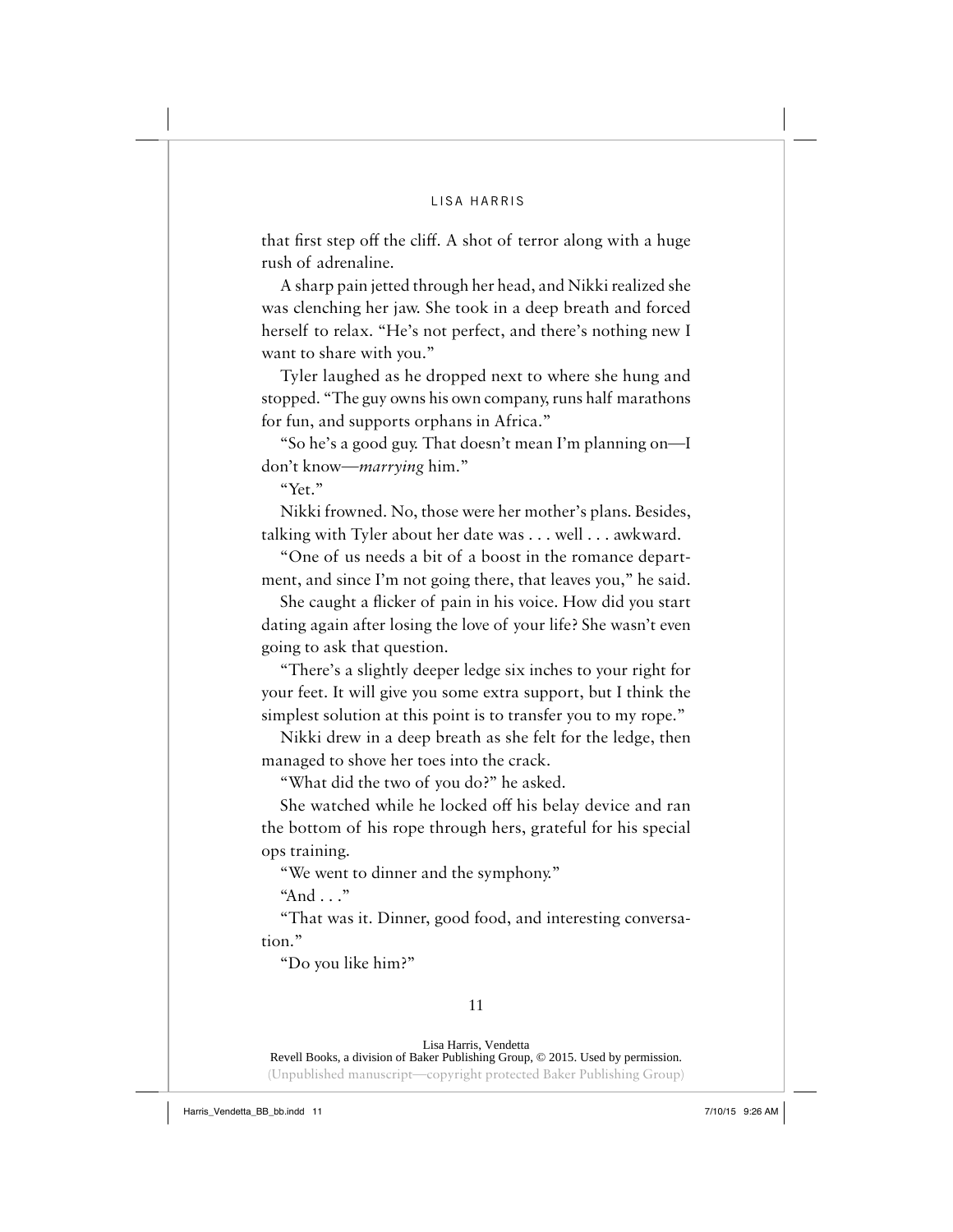She hesitated. "He's nice. A gentleman."

"Like I said. Mr. Perfect, though I'm not sure that *nice* is what a guy wants to hear."

"Then what does he want to hear?" Nikki wiggled her toes while still trying to keep her balance. The cramp had spread from her calf to the arch of her foot.

"That he's intriguing . . . intelligent . . . funny . . . a bit romantic."

"He brought me flowers," she said. Somehow he'd found out she loved wildflowers and had brought her a bouquet.

"But no fireworks yet?" Tyler asked.

"I'm just getting to know him."

For Tyler and Katie, it had been love at first sight. She'd never believed in the notion until the day they'd met. But that wasn't exactly her own experience. Her longest relationship—two and a half years—had ended in a nasty breakup. Not exactly a scenario she wanted to repeat.

Like the scenario she was dealing with right now.

"You're good to go," Tyler said finally. "Ease down slowly."

Nikki tightened her fingers on the rope as she made her way down the rest of the cliff with Tyler following. She skidded down the slight incline at the bottom of the rock, then disconnected from the rope.

"Let's not try that again," she said, thankful her feet were finally once again on solid ground.

"You're telling me. You okay?"

She brushed the dust from her pants, then peeled off her gloves. "I think my ego's more bruised than I am. I anchored the rope in the wrong spot."

"Sometimes you do everything right and it still isn't enough."

She caught the sadness in his eyes as they began collecting the equipment. Why was that statement always so hard to accept?

"You're sure you're okay?" he asked again.

Lisa Harris, Vendetta

Revell Books, a division of Baker Publishing Group, © 2015. Used by permission.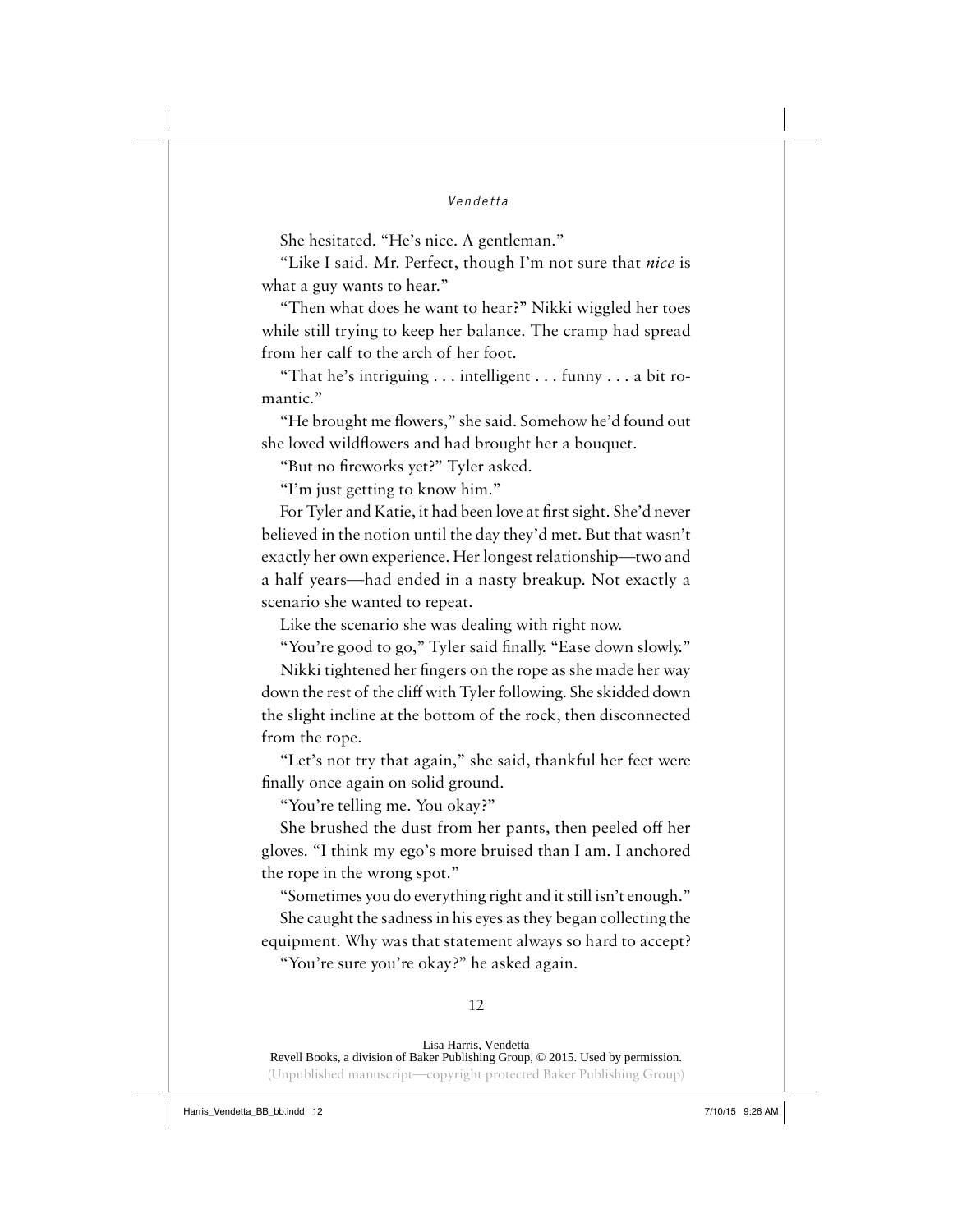She held out her hands, unable to stop them from shaking. "I'll admit, that was a bit sobering."

He pulled her against his chest while she tried to let go of the fear that had surrounded her only moments before. She snuggled into his shoulder. His heart was beating as fast as hers. She looked up at his familiar brown eyes and short, military cut hair and felt his day-old beard brush lightly against her cheek. His arms tightened around her shoulders, making her feel safe and protected.

He knew as well as she did that sometimes doing everything right simply wasn't enough.

But thankfully, today hadn't ended in tragedy.

"As long as you're okay," he said, "that's all that matters."

She let out a soft swoosh of air. She didn't want today to hold another reminder of what could go wrong. How in one fragile moment life could suddenly slip away and be gone forever. But that fact wasn't something either of them could ever forget.

"Thank you." Her heart rate was beginning to slow to normal. "You saved my life, you know."

He brushed away a strand of her shoulder-length blond hair that had fallen across her cheek, then took a step backward. "Being here with you today has made me realize—not for the first time—that I'm the one who needs to thank you."

"For what?"

"For coming with me today." He squeezed her hand before pulling off his helmet. "For everything you've done for Liam and me. I'm honestly not sure I would have gotten through the last year without you."

"I miss her too. Maybe that's why I'm feeling so distracted today."

Nikki felt the tears well in her eyes and tried to blink them back. She'd promised herself she'd be strong for Tyler. Blubbering like a baby wasn't keeping that promise. But while the

Revell Books, a division of Baker Publishing Group, © 2015. Used by permission.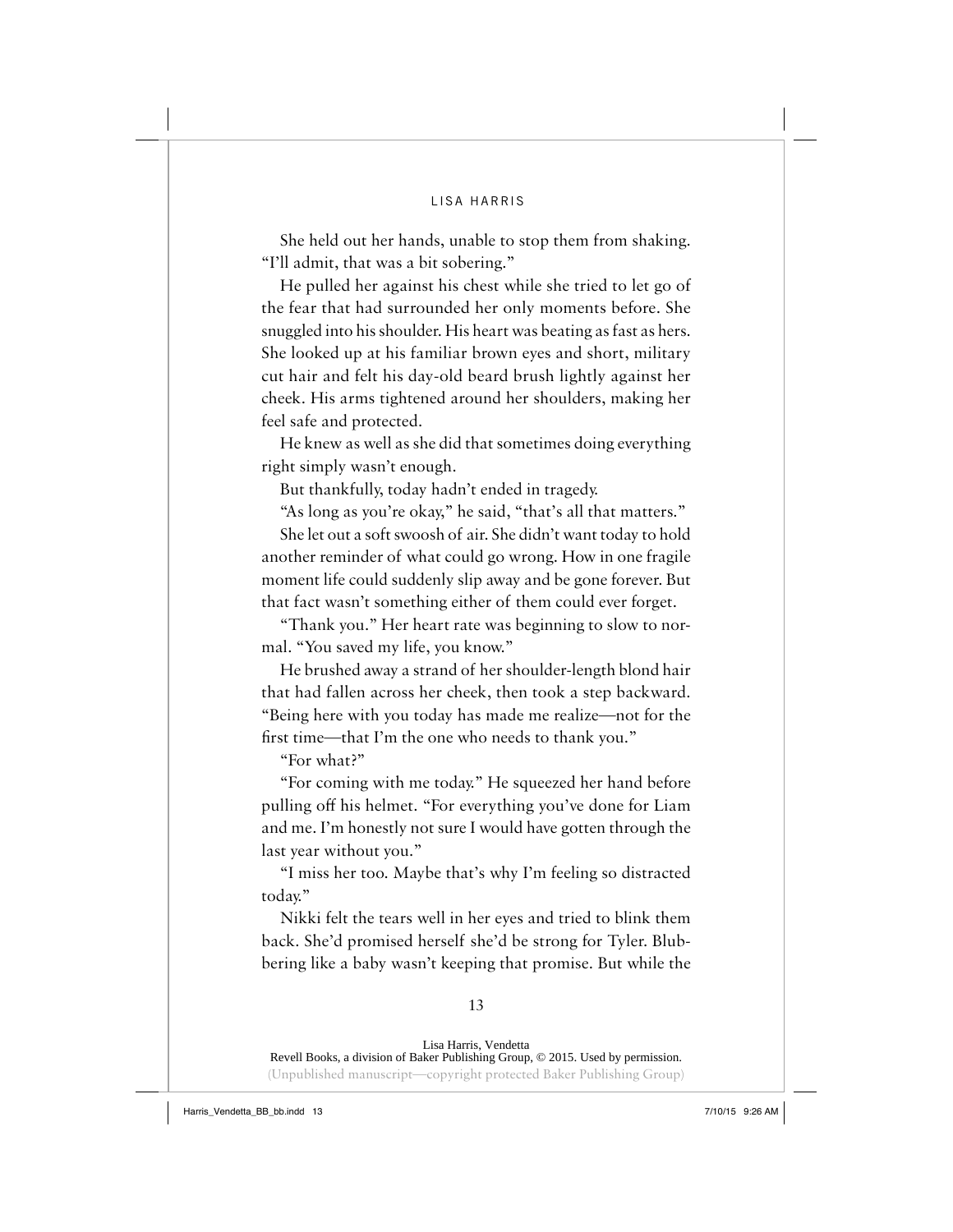pain had dulled even a year later, sometimes the loss still felt like it had happened yesterday. Sometimes she still heard Katie's voice. Heard the phone ring and expected it to be her, until she remembered that Katie would never call again. But as much as she missed her best friend, her grief was nothing compared to what Tyler and Liam had gone through.

"You ready to call it quits for the day?" he asked.

"Are you kidding?" Nikki blinked back the rest of her tears and smiled. "We've barely started. I didn't wake up before dawn to give up and go back home again before breakfast."

They'd planned this day for months. A day out of the city, near the place where they'd sprinkled Katie's ashes. A day to celebrate Katie's life. She would have wanted them to be here today.

"How about a break then?" he asked. "Your hands are still shaking."

Nikki pressed her palms against her sides. "I could use some coffee. And if you're hungry, my mom packed breakfast to go along with the thermos she sent with us."

"I love your mom." Tyler smiled as he started for the trail leading away from the cliffs. "But the smell drove me crazy the entire trip here."

"Me too, and there's plenty."

There always was. Boyds' BBQ in downtown Nashville had been in the family for three generations, and Nikki's mom never missed an opportunity to ensure her daughter stayed well fed.

"How about we take care of that scrape on your arm first," Tyler said. "Then we can eat some of your mom's breakfast and get at this again."

Nikki nodded, then glanced at the gash where she'd noticed the blood earlier. "You know you don't have to baby me."

He smiled at her and shook his head. "You've always been there for me, Nikki. Just let me do the same thing for you."

Lisa Harris, Vendetta

Revell Books, a division of Baker Publishing Group, © 2015. Used by permission.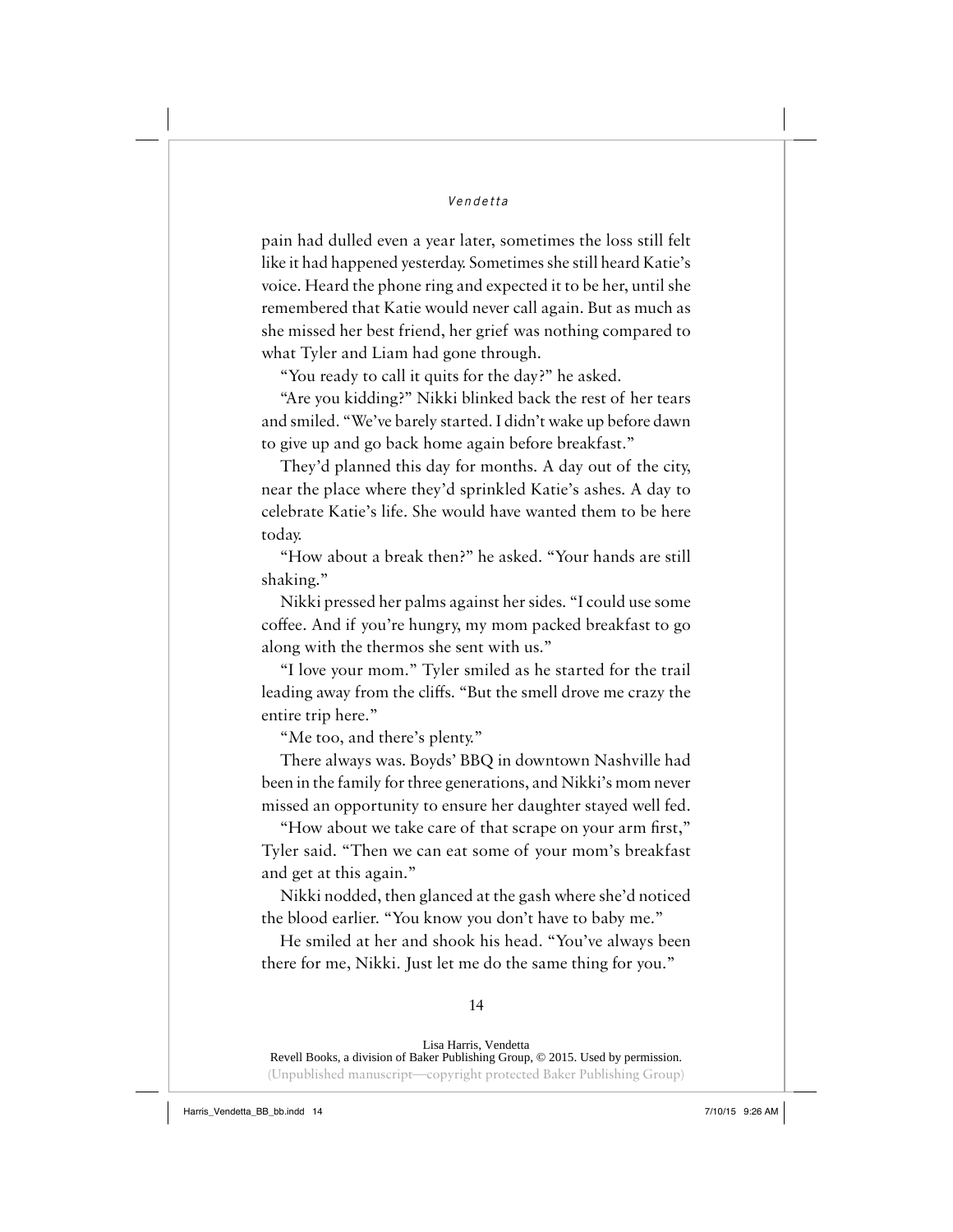Five minutes later, she sat on the tailgate of Tyler's pickup truck in the parking lot while he pulled out the first-aid kit and started cleaning her wound. He washed away the trail of blood caked with dirt from the mountainside, then covered it with an antibacterial spray.

Nikki winced.

"You're worse than Liam," he teased.

"Funny, but that stuff—whatever it is—stings. Remember you're going to school to be a psychologist, not a doctor, Mr. Grant."

"I think I can handle this assignment, Special Agent Boyd."

She laughed, thankful that most of the panic was finally wearing off, because she still had her eye on conquering a couple of climbing routes that had gotten the best of her the last time she was here. Today, she was determined to stay focused and make it to the top of at least one of them.

Her phone rang, and she pulled it out of her back pocket.

She glanced at the caller ID. Unknown. "I should ignore it, but it could be my sister-in-law trying to get ahold of me. She was supposed to go see her obstetrician this morning."

"Anything wrong?"

"Maybe. She's only got a couple weeks before her due date, but she started bleeding last night."

Which had Nikki worried. She'd watched Matt and Jamie navigate an emotional roller coaster through eight years of infertility and three miscarriages. This pregnancy finally promised the first grandbaby of the family, and just last week they'd finished the nursery. If anything went wrong now . . .

"Go ahead." Tyler pressed a butterfly Band-Aid over her cut. "I've got my phone on in case Liam needs me. You'd better answer."

Nikki nodded and took the call.

"Agent Boyd." The voice of her boss, Tom Carter, took Nikki by surprise. "How is the great outdoors treating you?"

### 15

Lisa Harris, Vendetta

Revell Books, a division of Baker Publishing Group, © 2015. Used by permission.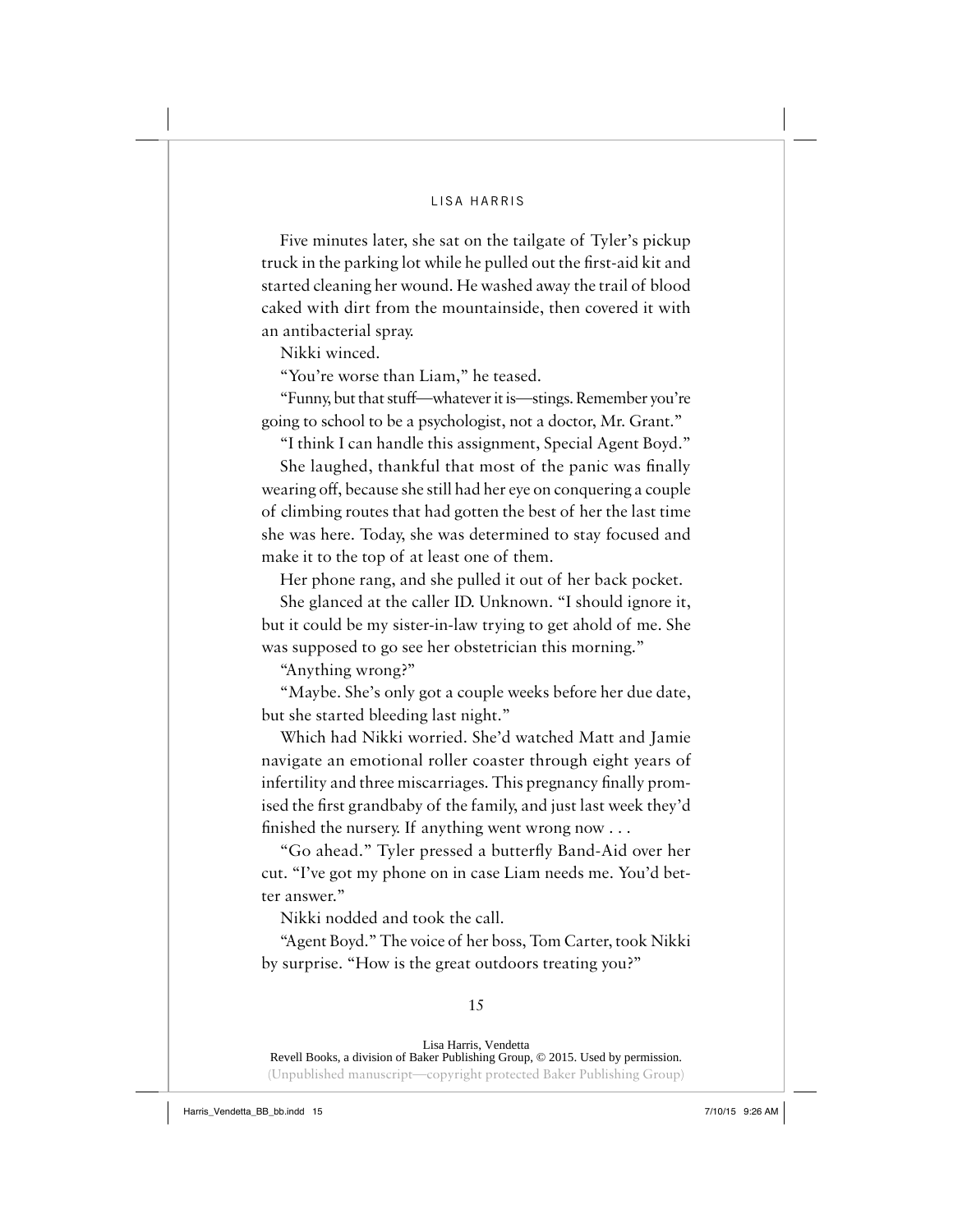She glanced at Tyler, who'd started putting the first-aid supplies back into the plastic case. "I'm fine, sir, thanks."

"Good. Listen, I hate to put a wrinkle in your day, but I have a favor to ask of you."

Nikki frowned. Saying no to her boss was somehow harder than saying no to her mother. "I'm here with Tyler Grant, sir,  $we're$ —"

"I remember you mentioned you were going climbing." He paused. "Today's the anniversary of his wife's death, right?"

"Yeah."

"How's he doing?"

Tyler had met her boss during a joint military training exercise designed to increase the military's ability to function in an urban setting. According to Carter, he'd been highly impressed with Tyler's skills and instincts.

"He's okay. We're having a good time. The weather's perfect." There was no use mentioning she'd been clinging to the side of a cliff a few minutes ago, afraid for her life. "What's the favor, sir?"

"I just got a call from a friend. Actually, I went to university with his father, and we stayed close until he died. The son's name is Kyle Ellison. He's not far from where you are with his sixteenyear-old sister, celebrating her birthday over the weekend. Problem is, she went out for a walk this morning and didn't return."

Nikki glanced at her watch. It was just past eight. "Has he called the local authorities?"

"Not yet. He's convinced she probably just wandered off the path to get a closer look at some wildlife and sprained her ankle, something like that. He called me for advice."

"How long has she been gone?"

"He's not sure. She was gone when he got up, around seven."

Which meant they were already looking at a minimum of two hours ago, and maybe longer.

There was another pause on the line before her boss spoke

Lisa Harris, Vendetta

Revell Books, a division of Baker Publishing Group, © 2015. Used by permission.